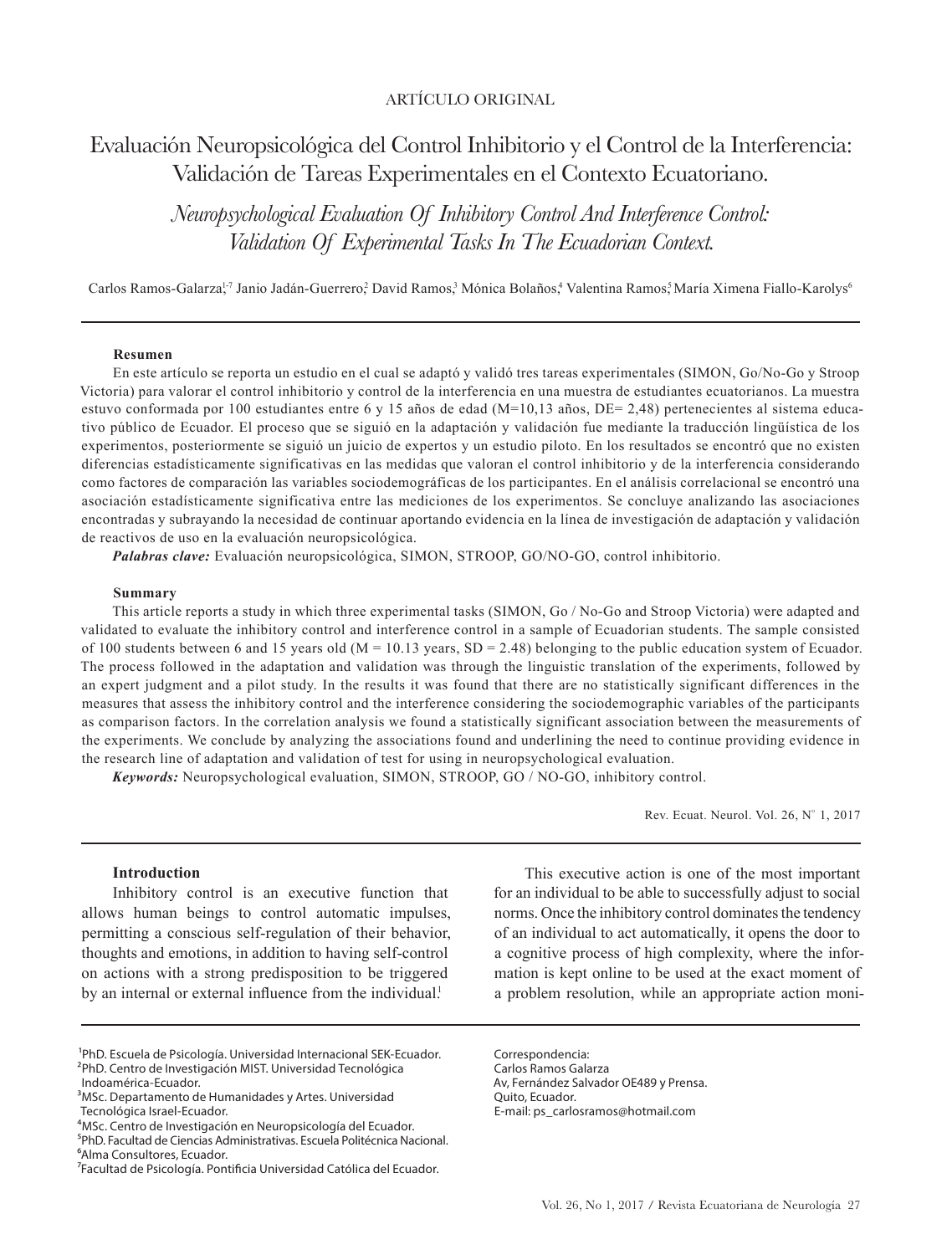toring is being executed until the individual reaches an adjustable and creative solution for what they are doing?

Interference control has to do with the role of automatic impulse control that handle selective attention and cognitive inhibition. Interference control allows humans to pay attention to a particular environment stimulus, by inhibiting the tendency to get distracted by the presence of irrelevant stimulus (a highlighted stimulus, something colorful, a loud noise, etc.) while performing a task, allowing this way to voluntarily select or ignore particular stimuli that do not contribute to achieve the proposed objective.<sup>1,3</sup>

According to Barkley<sup>2,4,5</sup> inhibitory control will include the capacity to control interference and two high complexity executive competencies. Inhibitory control then deals with (a) the capacity of the individual to stop an automatic action, for example when a student has the impulse to get out of his classroom without permission and stops before executing the action and adjusts his automatic impulse by asking for permission; (b) the ability to stop an impulsive or automatic response during its process, for example when a student is already about to leave the class without permission and by an automatic action tendency he stops and comes back, and (c) the resistance to interference, which has to do with the control of elements that could become a distraction, for example when a student is performing a task and must inhibit the tendency to perform other leisure activities instead.<sup>6</sup>

As far as the neurobiological substratum of the capability to control automatic responses, it has been linked to the most developed structure of human ontogeny of the nervous system: the prefrontal cortex, $\eta$  brain area where three major functions are performed based on a complex configuration brain system, which in general terms handles (a) planning/programing, (b) monitoring/ supervising/regulating, and (c) verifying/proving mental activity and conscious behavior.<sup>8</sup>

One of the major evidences that have permitted to link the performance of the inhibitory control and the interference control, in addition to the rest of executive functions to the role of the prefrontal cortex, is the clinical evidence existing in human beings when they have an injury in that area of the brain, $9,10$  which is characterized by manifesting a behavior without conscious regulation from impulses, where the individual behaves without planning his actions, a monitoring system that allows him to determine if his behavior is correct or not, if he is respecting social norms or not, without realizing if his actions go according to his objectives; to sum up, an unmeasured behavior for situations where human beings must regulate themselves and resolve an issue in a monitored and creative way.<sup>11,12,13</sup>

Another aspect that has been highlighted in subjects presenting frontal brain damage is the lack somatic

markers when facing a particular situation or stimulus where inhibitory or interference controls should be activated. This means that when humans are facing a stimulus or situation where a usual behavior needs to be prevented as a response and a somatic marker, which is a physiological signal issued by the nervous system to stop an individual from doing something, is not activated, then the lack of this signal causes individuals to act in an automatic manner.14,15

ADHD (attention-deficit disorder with hyperactivity/impulsivity) children are one of the clinical populations where a hypothesis has been drafted regarding frontal lobe dysfunction symptomology. It has been determined that these children when facing tasks where their impulses must be controlled have a greater difficulty achieving it than children without ADHD. Moreover, when faced with stimuli called No-Go (before which they must inhibit their response) they will lack an appropriate somatic marker, which at a physiological level issues a signal to stop before the No-Go stimulus.<sup>13</sup>

This could explain why individuals with higher levels of impulsivity or hyperactivity present difficulties in their daily lives, in their work, family and social environments; since the physiological signal to stop before a No-Go situation is not properly activated, they have automatic reactions so when facing real live situations they act without proper behavior planning, monitoring or verification. For example, when they need to stop before a red light they don't; when someone offends them they can´t stop their aggressive response; they get distracted with any irrelevant element, among other characteristics of individuals with inhibitory or interference control alterations.<sup>16,17</sup>

With respect to the evaluation of inhibitory and interference control, diverse methodologies can be used in the clinical practice of neuropsychology. On one side, we have the contribution of behavioral valuation scales that allow us to evaluate the functionality of these mental capabilities in daily life activities and in real conditions for the subject. On the other, we count with experimental tasks that allow us to issue a criterion thru a controlled situation, in which inhibitory and interference control can be evaluated purely and specifically, decreasing as much as possible the presence of exogenous variables that could influence the results.<sup>18,19</sup>

According to Bonilla, Ángel, Galvis-Jaramillo, Pachón and Rubiano<sup>20</sup> the response process before a stimulus in which the inhibitory control should be executed, corresponds to a more complex process with a bigger delay at a cerebral level, since more brain structures are involved compared to the brain structures involved in an automatic response. For example, when an individual faces a No-Go stimulus, the cingulate anterior cortex is added to the response brain system, which is responsible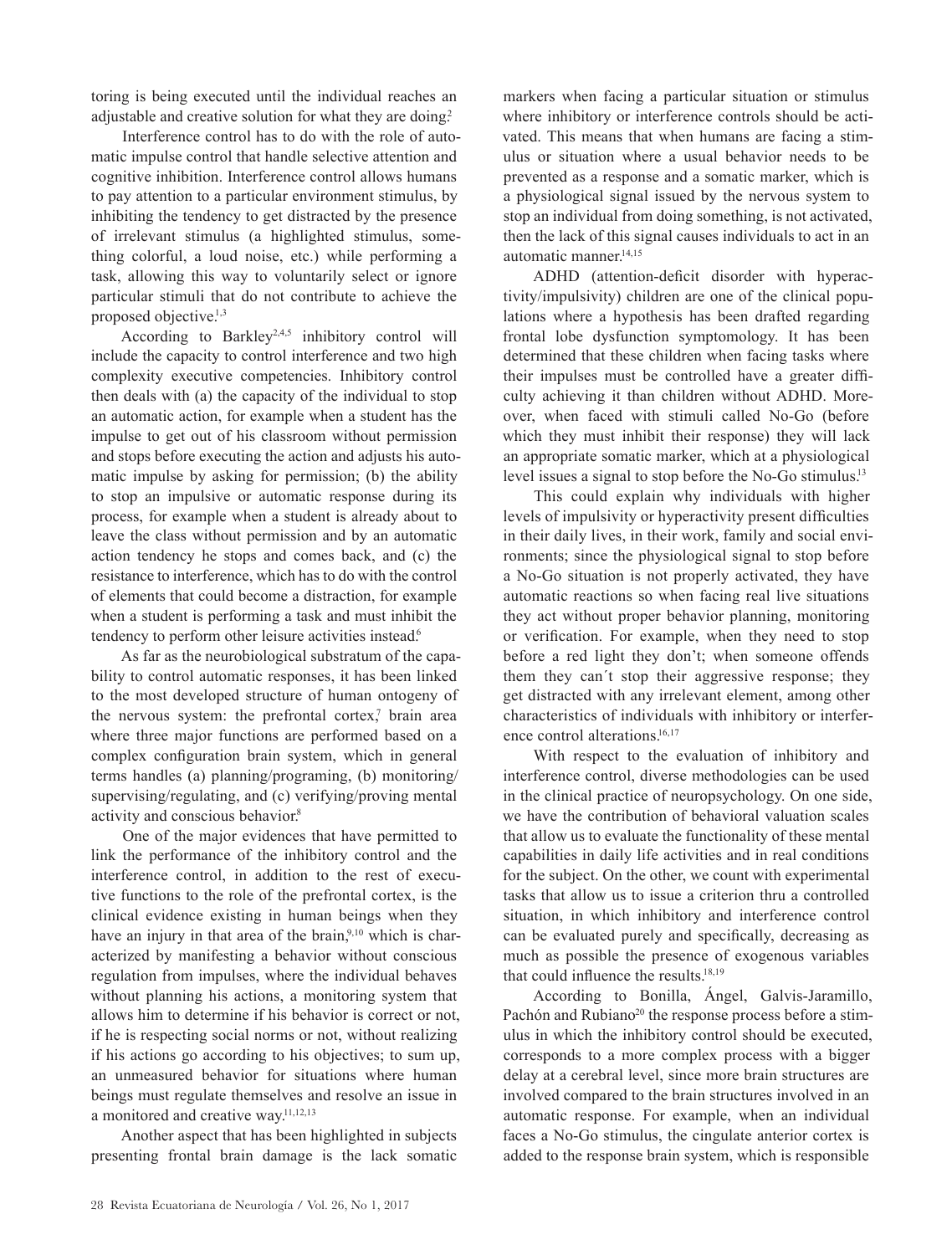

**Figure 1**. Path of brain process responding to a visual stimulus.

for solving the problem before issuing the response. This will not happen with a Go stimulus where the individual has automatic behaviors. Figure 1 describes graphically the neuropsychological system that human beings will follow for motor responses.

Within the described context, the need of developing a research that seeks to validate experimental tasks to evaluate inhibitory control and interference control for the Ecuadorian population becomes eminent. It is imperative to have within our context reactants adjusted to neuropsychological evaluation. In this sense, we report as follows the process performed to adjust three experimental tasks helpful to evaluate this neuropsychological value: SIMON, Go/No-Go and STROOP VICTORIA.

#### **Material and Methods**

### **Participants**

The sample was formed by 100 participants aged between 6 and 15 years old who attend Ecuadorian Public Schools. In terms of gender distribution, 57% of participants where male and 43% female. The average age of the sample was 10.13 (DE 2,48).

#### Experimental Tasks

#### *Go/No-Go Task*

This experimental task was developed to evaluate inhibition of motor response. When presented with specific stimuli, the subject must issue or inhibit a response.<sup>21</sup> The stimuli used in this experiment are called Go and No-Go.



**Figure 2**. Presentation of the Go/No-Go Experimental Task

For the first ones, the subject must respond by pressing a button every time he is exposed to one. On the other side, for No-Go stimuli, the participant must inhibit a response (he doesn't answer) when exposed to them. The ratio of appearance of each type of stimuli is 80% Go and 20% No-Go stimuli, presented randomly.

The Go/No-Go experiment selected for the study was the one proposed by the Psychology Experiment Building Language (PEBL, Figure2),<sup>22,23</sup> which has two positive qualities worth highlighting. Firstly, it is of free usage, which makes it accessible in the Ecuadorian clinical context and especially for the development of thesis or research studies in the context of mental health sciences. Secondly, it is an open code, which permits to configure the experiment based on the needs of the scientific in charge of it.

#### *SIMON Task*

It is an experimental task that allows to value the tendency of an individual to behave automatically.<sup>24</sup> For this test, a stimulus is presented in a determined visual hemifield and with a color answer: if it is blue the answer must be done with the right hand and if red with the left hand. In this experiment, the subject must activate the inhibition of an automatic response since if the red stimulus is presented in the right hemifield; there is a tendency of responding with the right hand. However, this tendency must be inhibit and the participant must respond with his left hand.<sup>5</sup>

As with the prior task, the SIMON experiment (Figure 3) used was from the PEBL system, $22,23$  which includes 140 trials, which are presented randomly during the experiment and which take around 6 minutes to perform. The stimuli presented are two blue and red circles that appear on the left, central and right side of the screen of the participant. The response must be done in terms of the color of the circle and not its location on the screen.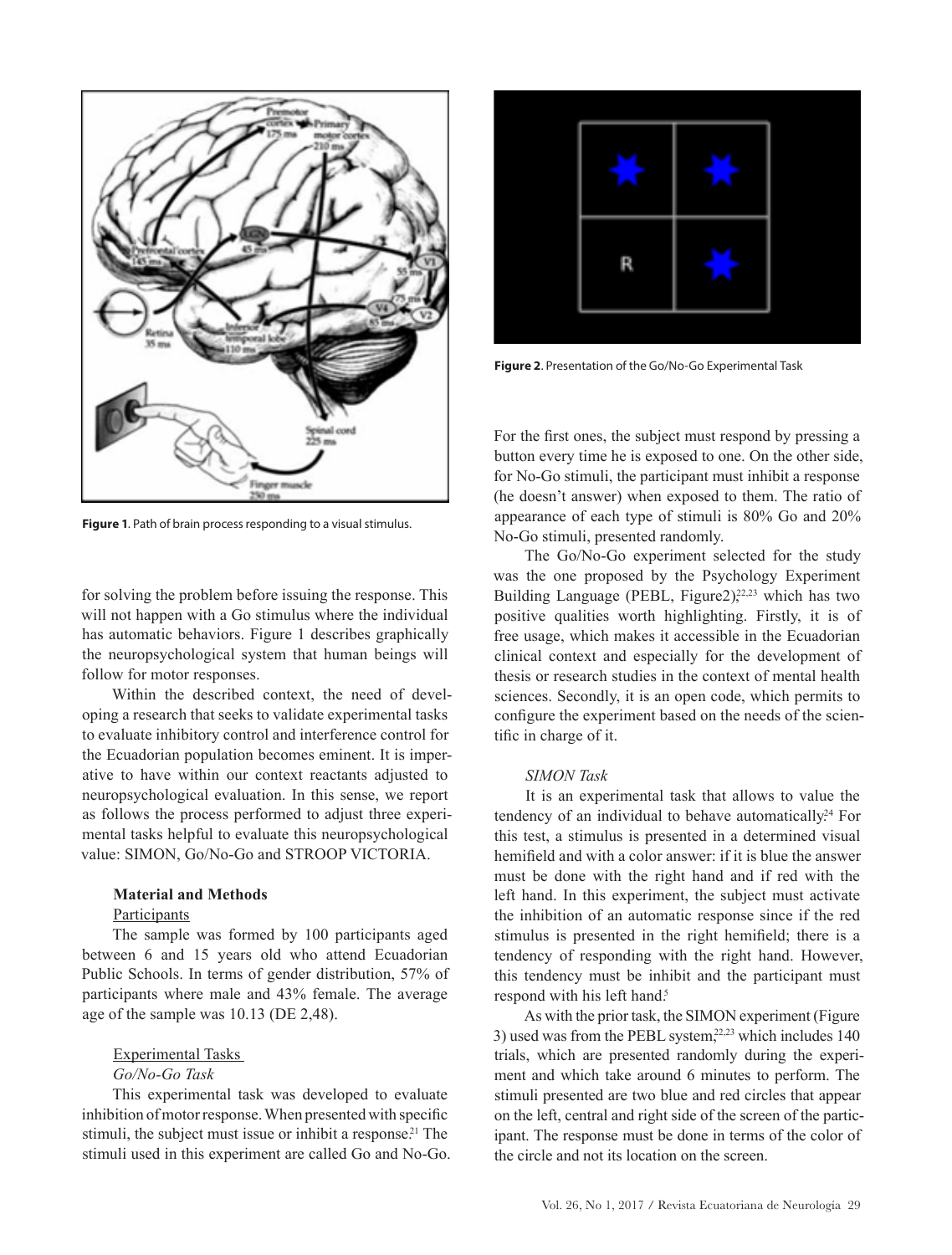

|                 |                        | Presiona la tecla para indicar el color. |                               |  |
|-----------------|------------------------|------------------------------------------|-------------------------------|--|
| <b>SECU</b>     | m.                     |                                          | and the second<br><b>AGES</b> |  |
| <b>Service</b>  | <b>MH</b>              | <b>COMPA</b>                             | <b>MAG</b>                    |  |
| ー               | <b>GETS</b>            | <b>SILE</b>                              |                               |  |
| <b>ALC UNIT</b> | <b>Senior</b>          | -                                        | play.                         |  |
| <b>Talk of</b>  |                        | <b>Bill</b>                              | sere<br>Tana                  |  |
| <b>ALC:</b>     | -                      | <b>MA</b>                                |                               |  |
|                 |                        |                                          | mark of                       |  |
|                 |                        |                                          |                               |  |
|                 |                        |                                          |                               |  |
|                 | [1] searching [2] soul | <b>EH. raja</b>                          | 140 verde                     |  |
|                 |                        |                                          |                               |  |

**Figure 3**. Presentationof the SIMON Experimental Task **Figure 4**. Presentation of the Stroop Victoria Experimental Task

#### *Stroop Victoria Task*

This experiment consists of three phases; each one has 24 stimuli (Figure 4). In the first phase the participant must answer with the color of each of the presented circles (yellow, blue, red and green). For the second one, they respond with the ink color of the four written words (zero, moon, car and foot). The third phase includes an interference stimulus. Here the participant must indicate the color of the ink of the written word. Opposed to the prior two stages, here the subject must inhibit the tendency of automatic response that arises when reading each word since he can find the word yellow written in red ink. He then needs to inhibit his automatic reading tendency and respond with the color of the ink.25

#### Adaptation Process

The first step followed to start with each experimental task was to translate into Spanish each of the instructions since the only available versions of the experiments in the PEBL system were in English. As mentioned before, the PEBL system advantage is its open code, so all changes were introduced in this configuration. Figure 5 shows an example of modified code.

Once the experiments had the appropriate linguistic conditions, an expert review followed in order to perfect the presentation of instructions, stimuli and other information included in each experiment. Then a pilot study was made with 20 subjects, which did not participate in the study, with who we were able to perfect each task. Finally, we proceeded with the application of the tasks to the sample population of our research.

### Research Design

The current study is a transversal quantitative research with correlational,<sup>26</sup> which purpose was to adapt and validate three experimental tasks essential for the neuropsychological evaluation of inhibitory and interference control.

#### Data Analysis

Descriptive statistics techniques were applied based on central tendency and dispersion measurements. Furthermore, inference techniques of correlation and measurement comparisons were used, considering sociodemographic variables of participants as comparison factors<sup>27</sup>

#### Procedure

Once the experimental tasks passed the expert review and the pilot study, they were applied individually to the participants in a distraction free environment and under the direction of the research team of this study. It is important to mention that during the entire time of the study, all Helsinki ethics standards for research with human beings were respected. Each participant signed an informed consent form; their collaboration was voluntary and they had the freedom to withdraw from the study at all times. Their physical and psychic integrity was always respected and the information obtained was

| gillockNum << El                                                                   |
|------------------------------------------------------------------------------------|
| gilla de []                                                                        |
| gleners o []                                                                       |
| afette c. 11                                                                       |
| glianponded c- []                                                                  |
|                                                                                    |
| design <- Merge(Repeat("P",gParams.numP),<br>Repeat: "R", phanass, numE33          |
| practice <= Shuffle(RepeatList(design_2))                                          |
| glilock + #                                                                        |
| image <- Makelmage("Image=1.ong") ##Inad an image                                  |
| Additivjecti (Sange, ghile)<br><b>BASE to admine</b>                               |
| Move(jasge, gVideoWidth/2_gVideoMeight/2) MMMove to cente                          |
| <b>BECAUSE 1000 Includes</b><br>Dream 1                                            |
| MaitfordnyCeyPress() ##uptional-muit until a key is pre                            |
| RemoveDbjectClnege_gkDn)                                                           |
| Inage (- MakeInage("Inagen2.png") ##Inad an inage                                  |
| Additivised to Lauge , girlin)<br>stabled the selections                           |
| Nove(image, gVideokLdth/2_gVideoNeight/2) ##Move to cente                          |
|                                                                                    |
| <b>Drawn</b> 1<br><b>ABDIVANT UNK WEINBO</b>                                       |
| MaitfordnyCeyPress() #Moptional-walt until a key is pre<br>Resove@dectCleage_gkle3 |
|                                                                                    |

**Figura 5**. Source Code for PEBL system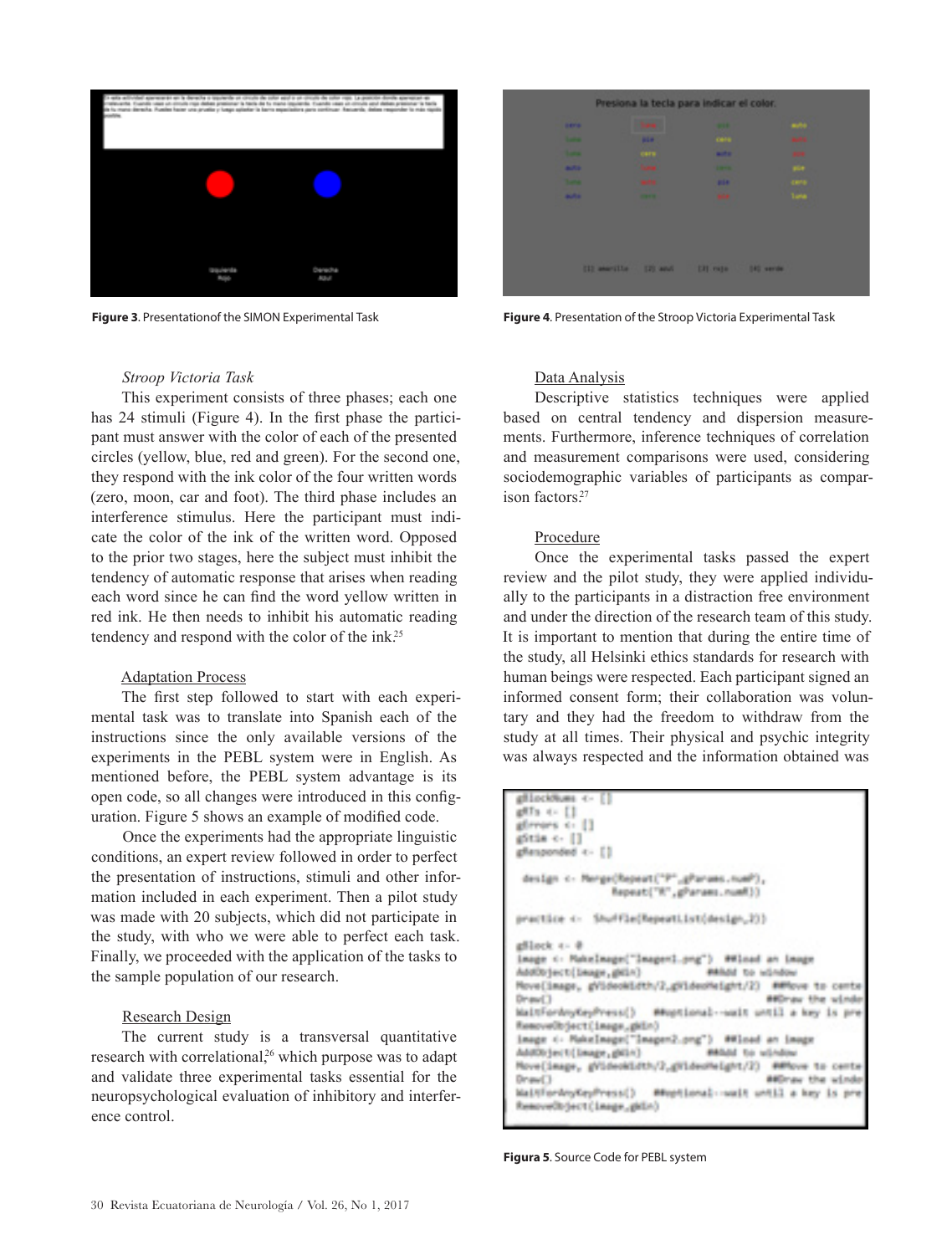|                       | <b>ENG</b> | <b>TRGN</b> | <b>EIST</b> | <b>TMST</b> | TES            | <b>TRS</b> |
|-----------------------|------------|-------------|-------------|-------------|----------------|------------|
| Media                 | 39,41      | 729,84      |             | 84,32       | 16,55          | 851,58     |
| Standard<br>Deviation | 22,61      | 1561,42     | 2,83        | 16,81       | 12,85          | 231,47     |
| Minimum               | 6          | 388,02      | $\Omega$    | 43          | $\overline{2}$ | 457,87     |
| Maximum               | 153        | 14584,59    | 12          | 176         | 72             | 1769,76    |
| Percentiles 25        | 23,00      | 493,57      | 00,         | 76,00       | 9,00           | 699,57     |
| 50                    | 35,00      | 549,78      | 1,50        | 79,00       | 13,50          | 809,66     |
| 75                    | 50,75      | 613,28      | 4,00        | 87,00       | 21,25          | 970.70     |

Key: TRS (reaction time in milliseconds for SIMON experiment), TES (total errors for SIMON experiment), EIST (errors facing interfering stimuli for STROOP experiment), TMST (total movements made in the STROOP experiment), ENG (errors made with No-Go stimuli during the Go/No-Go experiment) and TRGN (reaction time in milliseconds for Go/No-Go experiment).

handled with absolute confidentiality.<sup>28</sup> Furthermore, we need to point out that this study to adapt three experimental tasks belongs to a broader research that analyzed the inhibitory control of children with attention-deficit disorder with hyperactivity.

#### **Results**

Table 1 shows the general descriptive statistics results obtained for each of the experiments and table 2 exposes the statistics obtained according to the participants' gender.

Figure 6 shows the obtained scores in the errors committed with the interference stimuli of the SIMON experiment, with the intrusion stimuli of the STROOP VICTORIA experiment and the total errors found in the Go/No-Go experiment, according to the age group of the participants.

Once the descriptive statistics analysis was made, a correlation process was applied between all the measures obtained in the experiments. Table 3 shows all correlation coefficients with their respective significance, obtained by crossing the different variables.

#### **Discussion and Conclusions**

The current study reports the customization made for three experiments essential for the neuropsychological evaluation process of executive functions, specifically those related to inhibitory control and interference control in a sample of Ecuadorian students.<sup>29</sup>

#### **Table 1.** Descriptive Statistics. **Table 2.** Descriptive Statistics using gender as a comparison factor.

| Indicator            | <b>Media</b>    | <b>Standard</b><br><b>Deviation</b> | Average<br>Comparison |  |
|----------------------|-----------------|-------------------------------------|-----------------------|--|
| <b>ENG</b><br>Men    | 42,96           | 21,57                               | $t = 1,66$            |  |
| <b>ENG</b><br>Women  | 35,50           | 23,22                               | p=0,10                |  |
| <b>TRGN</b><br>Men   | 534,35<br>76,95 |                                     | $t = -2,53$           |  |
| <b>TRGN</b><br>Women | 583,51          | 97,39                               | $p=0,01$              |  |
| <b>TES</b><br>Men    | 15,85           | 8,30                                | $t = 1,59$            |  |
| <b>TES</b><br>Women  | 13,00           | 7,45                                | $p=0,12$              |  |
| <b>TRS</b><br>Men    | 806,73          | 179,56                              | $t = 0,09$            |  |
| <b>TRS</b><br>Women  | 810,68          | 176,23                              | p=0,92                |  |
| <b>TMST</b><br>Men   | 83,94           | 17,22                               | $t = -0.23$           |  |
| <b>TMST</b><br>Women | 84,83           | 16,48                               | $p=0,81$              |  |
| <b>EIST</b><br>Men   | 2,02            | 2,28                                | $t = -1,84$           |  |
| <b>EIST</b><br>Women | 3,17            | 3,35                                | p=0,07                |  |

Key: TRS (reaction time in milliseconds for SIMON experiment), TES (total errors for SIMON experiment), EIST (errors facing interfering stimuli for STROOP experiment), TMST (total movements made in the STROOP experiment), ENG (errors made with No-Go stimuli during the Go/No-Go experiment) and TRGN (reaction time in milliseconds for Go/No-Go experiment).

The contribution of this study for the neuropsychology research line in Ecuador lies in the possibility to rely with reactants free of use to be applied in further research in the Ecuadorian context. All three experiments analyzed in this study can be use free of charge and can be modified according to the purpose of the research.

With respect to the obtained results, we need to point out that there were not significant statistical differences for most measured variables of the experiments when they were compared according to the gender of the participants. The result is in agreement with prior research where such comparison was also made.<sup>30</sup>

When measuring the errors made when exposed to stimuli where the response had to be inhibit, it was found that all results tend to improve as they are in a later stage of their childhood stage.<sup>31</sup> Nevertheless, scores decrease again when teenage stage begins where the number of mistakes before stimuli where automatic responses had to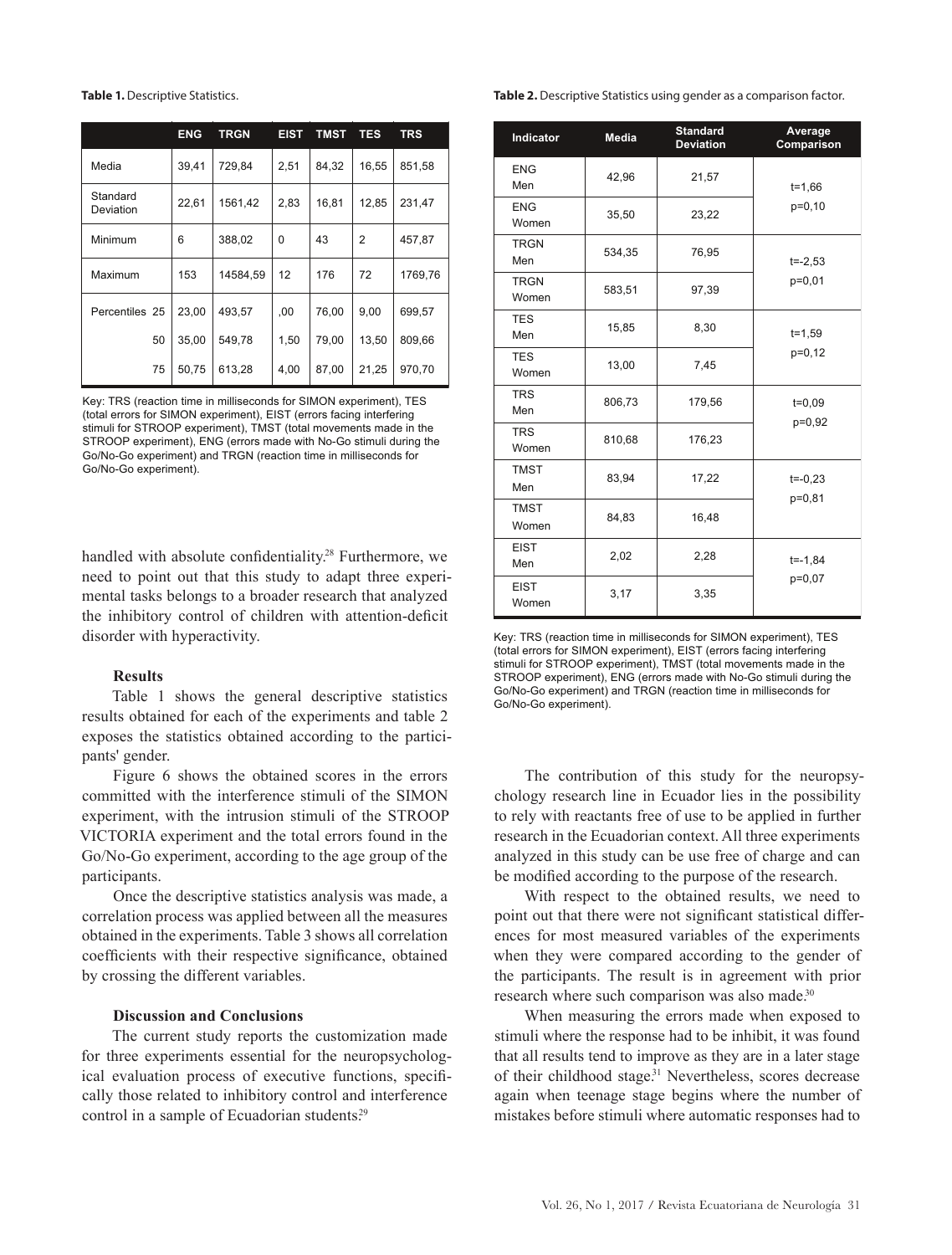

Figure 6. Descriptive values considering the age group of participants. Blue: total errors for SIMON experiment. Brown: errors made with No-Go stimuli during the Go/No-Go experiment. Green: errors facing interfering stimuli for STROOP experiment.

| Tabla<br>- |  |
|------------|--|
|------------|--|

|             |                  | <b>TRS</b> | <b>TES</b> | <b>EIST</b> | <b>TMST</b> | <b>ENG</b> | <b>TRGN</b> |
|-------------|------------------|------------|------------|-------------|-------------|------------|-------------|
| <b>TRS</b>  | Correlation      | 1          |            |             |             |            |             |
| <b>TES</b>  | Correlation      | ,278       | 1          |             |             |            |             |
|             | Sig. (bilateral) | ,011       |            |             |             |            |             |
| <b>EIST</b> | Correlation      | ,064       | ,108       | 1           |             |            |             |
|             | Sig. (bilateral) | ,567       | ,335       |             |             |            |             |
| <b>TMST</b> | Correlation      | ,259       | ,269       | ,556        | 1           |            |             |
|             | Sig. (bilateral) | ,019       | ,015       | ,000        |             |            |             |
| <b>ENG</b>  | Correlation      | ,445       | ,471       | ,086        | ,137        | 1          |             |
|             | Sig. (bilateral) | ,000       | ,000       | ,442        | ,220        |            |             |
| <b>TRGN</b> | Correlation      | ,304       | ,277       | ,175        | ,417        | $-0.080$   | 1           |
|             | Sig. (bilateral) | ,006       | ,012       | ,119        | ,000        | ,476       |             |

Key: TRS (reaction time in milliseconds for SIMON experiment), TES (total errors for SIMON experiment), EIST (errors facing interfering stimuli for STROOP experiment), TMST (total movements made in the STROOP experiment), ENG (errors made with No-Go stimuli during the Go/No-Go experiment) and TRGN (reaction time in milliseconds for Go/No-Go experiment).

be inhibited increased. This is characteristic of the teenage years where the level of impulsivity tends to increase.<sup>32</sup>

In terms of the association of measurements, we found that, for the great majority there is a statistically significant correlation, which means that the valued variables between the different experiments measure a similar aspect of the inhibitory and interference control. Only the errors of intrusion obtained in the last phase of the Stroop experiment did not correlate with the rest of the scores. This has a statistical explanation since the rest of the measurements had a greater variability, opposed to what was found with Stroop. Moreover, other research has justified this lack of association because the Stroop experiment acts in a different level of inhibitory and interference controlled when compared to the Go/No-Go and Simon experiments.<sup>13</sup>

Finally, it is important to set the path that needs to be followed in neuropsychological research field in Ecuador which is in its early steps. There is still a lot to contribute in the validation of measurement reactants, so further research that is consequent from this study lies in the analysis of more experimental tasks and traditional pencil and paper tests in addition to the development of neuropsychological evaluation scales designed by dominating behavioral reporting.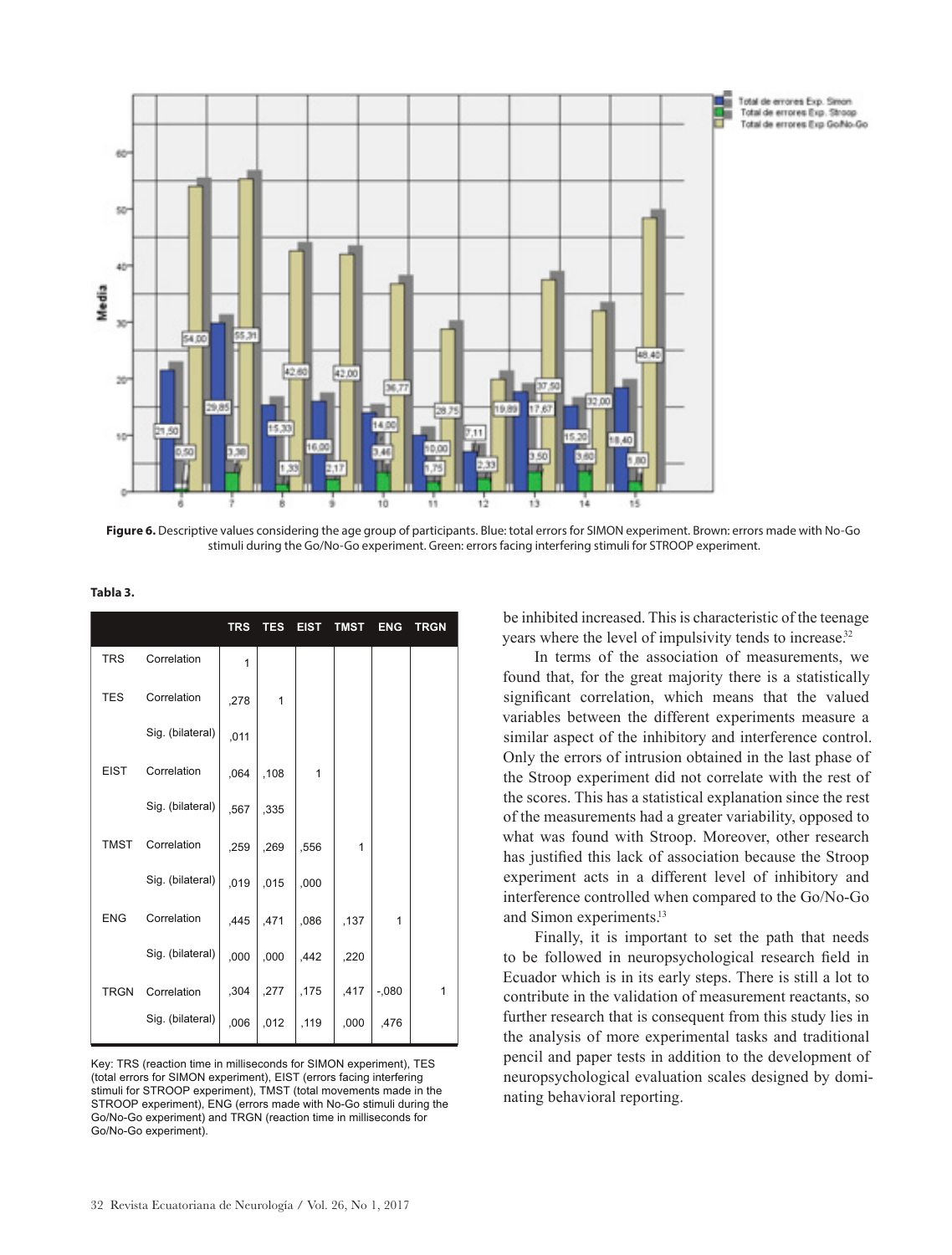If any researcher is interested in using the experiments described in this paper, they can be downloaded free of charge in the following links:

- SIMON Experimental Task: https:// www.dropbox.com/sh/gseb4p4i99e6iwd/ AABBPCGg4zsm0jIPbTd6L2OIa?dl=0
- STROOP VICTORIA Experimental Task: https:// www.dropbox.com/sh/n9yg7m2ms5s70lb/ AAByjvxC8J4U7vs3h5TbPhp\_a?dl=0
- GO/No-GO Experimental Task: https:// www.dropbox.com/sh/k3awgvz7u2e3hjg/ AABDrcqQ0tibYf2b1NsfZ0Eka?dl=0

## **Referencias**

- 1. A. Diamond, "Executive Functions," Annual Review of Psychology, 64, pp. 135-168. doi:10.1146/annurevpsych-113011-143750, 2013.
- 2. R. Barkley, Attention-deficit/hyperactivity disorder: A handbook for diagnosis and treatment (4th ed.). Ney York, NY: Guildford Press, 2015.
- 3. M. Posner, M. Rothbart, B. Sheese, and P. Voelker, "Developing Attention: Behavioral and Brain Mechanism," Advances in Neuroscience, 1, pp. 1-9, 2014.
- 4. R. Barkley, "Behavioral Inhibition, Sustained Attention, and Executive Functions: Constructing a Unifying Theory of ADHD," Psychological Bulletin Vol. 121, No. 1, pp. 65-94, 1997.
- 5. R. Barkley, "Issues in the diagnosis of attention-deficit/hyperactivity disorder in children ," Brain and Development, 25 (2), pp. 77-83, 2003.
- 6. C. Ramos-Galarza, M. Bolaños, L. Paredes, and D. Ramos, "Neuropsychological treatment of ADHD in preschool: Training of executive function | [Tratamiento Neuropsicológico del TDAH en Preescolares: Entrenamiento de la Función Ejecutiva]," Revista Ecuatoriana de Neurología, 25(1-3), pp. 61-69, 2016.
- 7. J. Tirapu, A. García, P. Luna, A. Verdejo, and M. Ríos, "Corteza prefrontal, funciones ejecutivas y regulación de la conducta," in Neuropsicología de la corteza prefrontal y las funciones ejecutivas. Barcelona, España: Viguera Editores, 2012, pp. 89-120.
- 8. A. Luria, El cerebro en acción. Barcelona: Editorial Martínez Roca, 1984.
- 9. J. Tirapu-Ustárroz and P. Luna-Lario, "Neuropsicología de las funciones ejecutivas," in Manual de Neuropsicología Segunda Edición. Barcelona, España: Viguera Editores, 2011, pp. 221-259.
- 10. C. Ramos and M. Bolaños, "Análisis neuropsicológico de un caso con alteración de la función ejecutiva," Revista Chliena de Neuropsicología, 9 (1-2), pp. 41-43. DOI: 10.5839/rcnp.2014.090102.10, 2014.
- 11. A. Ardila and M. Rosselli, Neuropsicología Clínica. México: Editorial El Manual Moderno, 2007.
- 12. F. Aravena, La vida eterna de Phineas Gage. Santiago, Chile: Ediciones B Chile S.A., 2015.
- 13. C. Ramos-Galarza and C. Pérez-Salas, "Inhibitory control and monitoring in child population with ADHD. [Controle inibitório e monitorização em população infantil com TDAH]," Avances en Psicología Latinoamericana, 35(1), pp. 117-130. DOI: 10.12804/revistas.urosario.edu.co/apl/a.4195, 2017.
- 14. A. Damasio, El error de Descartes. Santiago de Chile: Editorial Andrés Bello, 1994.
- 15. C. Ramos, "The Gambler: afectación de la toma de decisiones," Cuadernos de Neuropsicología-Panamerican Journal of Neuropsychology, 9 (3), pp. 1-7, 2015.
- 16. A. Romero-Martínez and L. Moya-Alblol, "Neuropsicología del maltratador: el rol de los traumatismos craneocencefálicos y el abuso o dependencia del alcohol," Revista de Neurología, 57(11), pp. 515- 522, 2013.
- 17. C. Ramos, "Concussion: El daño cerebral adquirido en la práctica deportiva," Cuadernos de Neuropsicología, 10(1), pp. 111-119. DOI: 10.7714/ CNPS/10.1.703, 2016.
- 18. A. García-Gómez, "Desarrollo y validación de un cuestionario de observación para la evaluación de las funciones ejecutivas en la infancia," Revista Intercontinental de Psicología y Educación 17 (1), pp. 141-162, 2015.
- 19. C. Ramos-Galarza, J. Jadán-Guerrero, A. García-Gómez, and L. Paredes, "Propuesta de la escala EFECO para evaluar las funciones ejecutivas en formato de auto-reporte," CienciAmérica, 5 , pp. 104- 109, 2016.
- 20. F. Bonilla, A. Ángel, P. Galvis-Jaramillo, J. Pachón, and O. Rubiano, "Efectos de señales incongruentes en el paradigma sobre los indicadores de inhibición SSRT y el númeor de errores," Cuadernos Hispanoamericanos de Psicología, 11 (2), pp. 93-103, 2011.
- 21. S. Bezdjian, L. Baker, D. Lozano, and A. Raine, "Assessing inattention and impulsivity in children during the go/no go task," The British Journal of Developmental Psychology, 27(2), pp. 365-383. doi: 10.1348/026151008X314919, 2009.
- 22. S. Mueller, The Psychology Experiment Building Language (Version 0.14) [Software].: Disponible en m http://pebl.sourceforge.net, 2015.
- 23. Shane Mueller and Brian Piper, "The Psychology Experiment Building Language (PEBL) and PEBL Test Battery," Journal of Nueroscience Methods, pp. 250 - 259, 2014.
- 24. D. Romero-Ayuso, F. Maestú, J. González-Marqués, C. Romo-Barrientos, and J. Andrade, "Disfunción ejecutiva en el trastorno por déficit de atención con hiperactividad en la infancia," Revista de Neurología 42 (5), pp. 265-271, 2006.